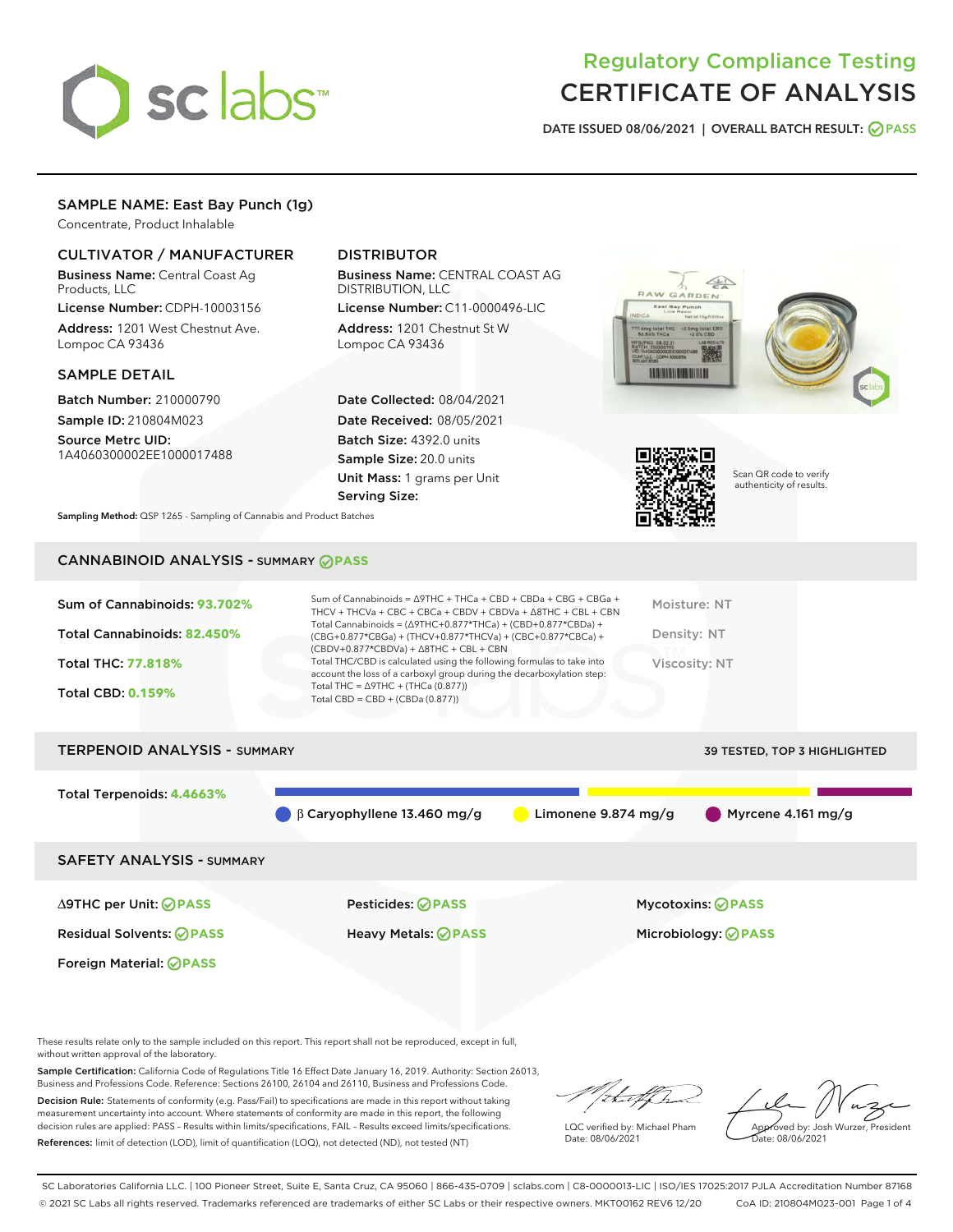



EAST BAY PUNCH (1G) | DATE ISSUED 08/06/2021 | OVERALL BATCH RESULT:  $\bigcirc$  PASS

### CANNABINOID TEST RESULTS - 08/06/2021 2 PASS

Tested by high-performance liquid chromatography with diode-array detection (HPLC-DAD). **Method:** QSP 1157 - Analysis of Cannabinoids by HPLC-DAD

TOTAL CANNABINOIDS: **82.450%** Total Cannabinoids (Total THC) + (Total CBD) +

(Total CBG) + (Total THCV) + (Total CBC) + (Total CBDV) + ∆8THC + CBL + CBN

TOTAL THC: **77.818%** Total THC (∆9THC+0.877\*THCa)

TOTAL CBD: **0.159%**

Total CBD (CBD+0.877\*CBDa)

TOTAL CBG: 3.23% Total CBG (CBG+0.877\*CBGa) TOTAL THCV: 0.519%

Total THCV (THCV+0.877\*THCVa)

TOTAL CBC: 0.724% Total CBC (CBC+0.877\*CBCa)

TOTAL CBDV: ND Total CBDV (CBDV+0.877\*CBDVa)

| <b>COMPOUND</b>  | LOD/LOQ<br>(mg/g)          | <b>MEASUREMENT</b><br><b>UNCERTAINTY</b><br>(mg/g) | <b>RESULT</b><br>(mg/g) | <b>RESULT</b><br>(% ) |
|------------------|----------------------------|----------------------------------------------------|-------------------------|-----------------------|
| <b>THCa</b>      | 0.05/0.14                  | ±22.255                                            | 865.95                  | 86.595                |
| <b>CBGa</b>      | 0.1 / 0.2                  | ±1.73                                              | 33.1                    | 3.31                  |
| <b>A9THC</b>     | 0.06/0.26                  | ±0.645                                             | 18.74                   | 1.874                 |
| <b>CBCa</b>      | 0.07 / 0.28                | ±0.403                                             | 8.25                    | 0.825                 |
| <b>THCVa</b>     | 0.07/0.20                  | ±0.282                                             | 5.92                    | 0.592                 |
| <b>CBG</b>       | 0.06/0.19                  | ±0.128                                             | 3.25                    | 0.325                 |
| <b>CBDa</b>      | 0.02/0.19                  | ±0.053                                             | 1.81                    | 0.181                 |
| $\triangle$ 8THC | 0.1/0.4                    | N/A                                                | <b>ND</b>               | <b>ND</b>             |
| <b>THCV</b>      | 0.1/0.2                    | N/A                                                | <b>ND</b>               | <b>ND</b>             |
| <b>CBD</b>       | 0.07/0.29                  | N/A                                                | <b>ND</b>               | <b>ND</b>             |
| <b>CBDV</b>      | 0.04 / 0.15                | N/A                                                | <b>ND</b>               | <b>ND</b>             |
| <b>CBDVa</b>     | 0.03/0.53                  | N/A                                                | <b>ND</b>               | <b>ND</b>             |
| <b>CBL</b>       | 0.06 / 0.24                | N/A                                                | <b>ND</b>               | <b>ND</b>             |
| <b>CBN</b>       | 0.1/0.3                    | N/A                                                | <b>ND</b>               | <b>ND</b>             |
| <b>CBC</b>       | 0.2 / 0.5                  | N/A                                                | <b>ND</b>               | <b>ND</b>             |
|                  | <b>SUM OF CANNABINOIDS</b> |                                                    | 937.02 mg/g             | 93.702%               |

**UNIT MASS: 1 grams per Unit**

| ∆9THC per Unit                        | 1120 per-package limit                                                                    | 18.74 mg/unit<br><b>PASS</b> |  |  |  |  |
|---------------------------------------|-------------------------------------------------------------------------------------------|------------------------------|--|--|--|--|
| <b>Total THC per Unit</b>             |                                                                                           | 778.18 mg/unit               |  |  |  |  |
| <b>CBD per Unit</b>                   |                                                                                           | <b>ND</b>                    |  |  |  |  |
| <b>Total CBD per Unit</b>             |                                                                                           | $1.59$ mg/unit               |  |  |  |  |
| Sum of Cannabinoids<br>per Unit       |                                                                                           | 937.02 mg/unit               |  |  |  |  |
| <b>Total Cannabinoids</b><br>per Unit |                                                                                           | 824.50 mg/unit               |  |  |  |  |
|                                       | <b>MOISTURE TEST RESULT</b><br><b>VISCOSITY TEST RESULT</b><br><b>DENSITY TEST RESULT</b> |                              |  |  |  |  |

Not Tested

Not Tested

Not Tested

#### TERPENOID TEST RESULTS - 08/06/2021

Terpene analysis utilizing gas chromatography-flame ionization detection (GC-FID). **Method:** QSP 1192 - Analysis of Terpenoids by GC-FID

| <b>COMPOUND</b>         | LOD/LOQ<br>(mg/g) | <b>MEASUREMENT</b><br><b>UNCERTAINTY</b><br>(mg/g) | <b>RESULT</b><br>(mg/g)                         | <b>RESULT</b><br>(%) |
|-------------------------|-------------------|----------------------------------------------------|-------------------------------------------------|----------------------|
| $\beta$ Caryophyllene   | 0.004 / 0.012     | ±0.4792                                            | 13.460                                          | 1.3460               |
| Limonene                | 0.005 / 0.016     | ±0.1412                                            | 9.874                                           | 0.9874               |
| <b>Myrcene</b>          | 0.008 / 0.025     | ±0.0537                                            | 4.161                                           | 0.4161               |
| $\alpha$ Humulene       | 0.009 / 0.029     | ±0.1241                                            | 3.865                                           | 0.3865               |
| $\alpha$ Bisabolol      | 0.008 / 0.026     | ±0.1257                                            | 2.353                                           | 0.2353               |
| Linalool                | 0.009 / 0.032     | ±0.0842                                            | 2.215                                           | 0.2215               |
| trans-ß-Farnesene       | 0.008 / 0.025     | ±0.0450                                            | 1.267                                           | 0.1267               |
| $\beta$ Pinene          | 0.004 / 0.014     | ±0.0134                                            | 1.166                                           | 0.1166               |
| Valencene               | 0.009 / 0.030     | ±0.0706                                            | 1.025                                           | 0.1025               |
| Terpineol               | 0.016 / 0.055     | ±0.0565                                            | 0.921                                           | 0.0921               |
| Guaiol                  | 0.009 / 0.030     | ±0.0433                                            | 0.917                                           | 0.0917               |
| Fenchol                 | 0.010 / 0.034     | ±0.0324                                            | 0.837                                           | 0.0837               |
| $\alpha$ Pinene         | 0.005 / 0.017     | ±0.0068                                            | 0.787                                           | 0.0787               |
| Ocimene                 | 0.011 / 0.038     | ±0.0171                                            | 0.534                                           | 0.0534               |
| Caryophyllene<br>Oxide  | 0.010 / 0.033     | ±0.0178                                            | 0.388                                           | 0.0388               |
| <b>Borneol</b>          | 0.005 / 0.016     | ±0.0120                                            | 0.286                                           | 0.0286               |
| Terpinolene             | 0.008 / 0.026     | ±0.0038                                            | 0.186                                           | 0.0186               |
| Camphene                | 0.005 / 0.015     | ±0.0018                                            | 0.156                                           | 0.0156               |
| Fenchone                | 0.009 / 0.028     | ±0.0042                                            | 0.145                                           | 0.0145               |
| Citronellol             | 0.003 / 0.010     | ±0.0018                                            | 0.037                                           | 0.0037               |
| Geraniol                | 0.002 / 0.007     | ±0.0016                                            | 0.036                                           | 0.0036               |
| <b>Geranyl Acetate</b>  | 0.004 / 0.014     | ±0.0010                                            | 0.024                                           | 0.0024               |
| Sabinene Hydrate        | 0.006 / 0.022     | ±0.0009                                            | 0.023                                           | 0.0023               |
| Eucalyptol              | 0.006 / 0.018     | N/A                                                | <loq< th=""><th><loq< th=""></loq<></th></loq<> | <loq< th=""></loq<>  |
| $\gamma$ Terpinene      | 0.006 / 0.018     | N/A                                                | <loq< th=""><th><loq< th=""></loq<></th></loq<> | <loq< th=""></loq<>  |
| Nerol                   | 0.003 / 0.011     | N/A                                                | <loq< th=""><th><loq< th=""></loq<></th></loq<> | <loq< th=""></loq<>  |
| Sabinene                | 0.004 / 0.014     | N/A                                                | <b>ND</b>                                       | <b>ND</b>            |
| $\alpha$ Phellandrene   | 0.006 / 0.020     | N/A                                                | <b>ND</b>                                       | <b>ND</b>            |
| 3 Carene                | 0.005 / 0.018     | N/A                                                | <b>ND</b>                                       | ND                   |
| $\alpha$ Terpinene      | 0.005 / 0.017     | N/A                                                | <b>ND</b>                                       | <b>ND</b>            |
| p-Cymene                | 0.005 / 0.016     | N/A                                                | ND                                              | ND                   |
| (-)-Isopulegol          | 0.005 / 0.016     | N/A                                                | ND                                              | ND                   |
| Camphor                 | 0.006 / 0.019     | N/A                                                | ND                                              | <b>ND</b>            |
| Isoborneol              | 0.004 / 0.012     | N/A                                                | ND                                              | ND                   |
| Menthol                 | 0.008 / 0.025     | N/A                                                | ND                                              | ND                   |
| R-(+)-Pulegone          | 0.003 / 0.011     | N/A                                                | ND                                              | ND                   |
| $\alpha$ Cedrene        | 0.005 / 0.016     | N/A                                                | ND                                              | ND                   |
| Nerolidol               | 0.009 / 0.028     | N/A                                                | ND                                              | ND                   |
| Cedrol                  | 0.008 / 0.027     | N/A                                                | ND                                              | ND                   |
| <b>TOTAL TERPENOIDS</b> |                   |                                                    | 44.663 mg/g                                     | 4.4663%              |

SC Laboratories California LLC. | 100 Pioneer Street, Suite E, Santa Cruz, CA 95060 | 866-435-0709 | sclabs.com | C8-0000013-LIC | ISO/IES 17025:2017 PJLA Accreditation Number 87168 © 2021 SC Labs all rights reserved. Trademarks referenced are trademarks of either SC Labs or their respective owners. MKT00162 REV6 12/20 CoA ID: 210804M023-001 Page 2 of 4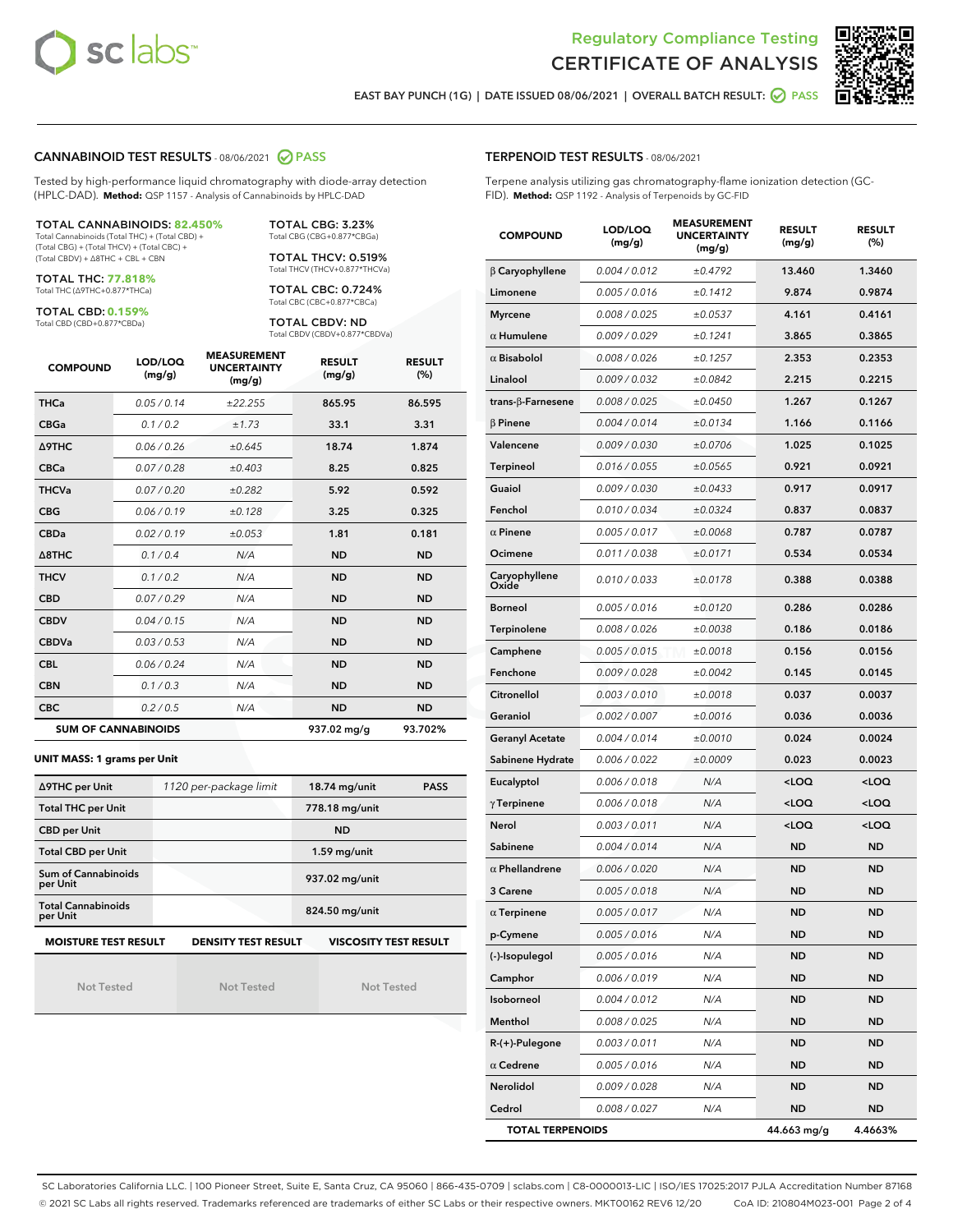



EAST BAY PUNCH (1G) | DATE ISSUED 08/06/2021 | OVERALL BATCH RESULT: @ PASS

# CATEGORY 1 PESTICIDE TEST RESULTS - 08/06/2021 2 PASS

Pesticide and plant growth regulator analysis utilizing high-performance liquid chromatography-mass spectrometry (HPLC-MS) or gas chromatography-mass spectrometry (GC-MS). \*GC-MS utilized where indicated. **Method:** QSP 1212 - Analysis of Pesticides and Mycotoxins by LC-MS or QSP 1213 - Analysis of Pesticides by GC-MS

| <b>COMPOUND</b>             | LOD/LOQ<br>$(\mu g/g)$ | <b>ACTION</b><br><b>LIMIT</b><br>$(\mu g/g)$ | <b>MEASUREMENT</b><br><b>UNCERTAINTY</b><br>$(\mu g/g)$ | <b>RESULT</b><br>$(\mu g/g)$ | <b>RESULT</b> |
|-----------------------------|------------------------|----------------------------------------------|---------------------------------------------------------|------------------------------|---------------|
| Aldicarb                    | 0.03 / 0.08            | $\ge$ LOD                                    | N/A                                                     | <b>ND</b>                    | <b>PASS</b>   |
| Carbofuran                  | 0.02/0.05              | $>$ LOD                                      | N/A                                                     | <b>ND</b>                    | <b>PASS</b>   |
| Chlordane*                  | 0.03 / 0.08            | $\ge$ LOD                                    | N/A                                                     | <b>ND</b>                    | <b>PASS</b>   |
| Chlorfenapyr*               | 0.03/0.10              | $\ge$ LOD                                    | N/A                                                     | <b>ND</b>                    | <b>PASS</b>   |
| Chlorpyrifos                | 0.02 / 0.06            | $\ge$ LOD                                    | N/A                                                     | <b>ND</b>                    | <b>PASS</b>   |
| Coumaphos                   | 0.02 / 0.07            | $>$ LOD                                      | N/A                                                     | <b>ND</b>                    | <b>PASS</b>   |
| Daminozide                  | 0.02 / 0.07            | $\ge$ LOD                                    | N/A                                                     | <b>ND</b>                    | <b>PASS</b>   |
| <b>DDVP</b><br>(Dichlorvos) | 0.03/0.09              | $\ge$ LOD                                    | N/A                                                     | <b>ND</b>                    | <b>PASS</b>   |
| <b>Dimethoate</b>           | 0.03 / 0.08            | $\ge$ LOD                                    | N/A                                                     | <b>ND</b>                    | <b>PASS</b>   |
| Ethoprop(hos)               | 0.03/0.10              | $>$ LOD                                      | N/A                                                     | <b>ND</b>                    | <b>PASS</b>   |
| Etofenprox                  | 0.02 / 0.06            | $\ge$ LOD                                    | N/A                                                     | <b>ND</b>                    | <b>PASS</b>   |
| Fenoxycarb                  | 0.03 / 0.08            | $>$ LOD                                      | N/A                                                     | <b>ND</b>                    | <b>PASS</b>   |
| Fipronil                    | 0.03 / 0.08            | $\ge$ LOD                                    | N/A                                                     | <b>ND</b>                    | <b>PASS</b>   |
| Imazalil                    | 0.02 / 0.06            | $\ge$ LOD                                    | N/A                                                     | <b>ND</b>                    | <b>PASS</b>   |
| <b>Methiocarb</b>           | 0.02 / 0.07            | $\ge$ LOD                                    | N/A                                                     | <b>ND</b>                    | <b>PASS</b>   |
| Methyl<br>parathion         | 0.03/0.10              | $>$ LOD                                      | N/A                                                     | <b>ND</b>                    | <b>PASS</b>   |
| <b>Mevinphos</b>            | 0.03/0.09              | $>$ LOD                                      | N/A                                                     | <b>ND</b>                    | <b>PASS</b>   |
| Paclobutrazol               | 0.02 / 0.05            | $\ge$ LOD                                    | N/A                                                     | <b>ND</b>                    | <b>PASS</b>   |
| Propoxur                    | 0.03/0.09              | $\ge$ LOD                                    | N/A                                                     | <b>ND</b>                    | <b>PASS</b>   |
| Spiroxamine                 | 0.03 / 0.08            | $\ge$ LOD                                    | N/A                                                     | <b>ND</b>                    | <b>PASS</b>   |
| <b>Thiacloprid</b>          | 0.03/0.10              | $\ge$ LOD                                    | N/A                                                     | <b>ND</b>                    | <b>PASS</b>   |
|                             |                        |                                              |                                                         |                              |               |

# CATEGORY 2 PESTICIDE TEST RESULTS - 08/06/2021 @ PASS

| <b>COMPOUND</b>          | LOD/LOO<br>$(\mu g/g)$ | <b>ACTION</b><br>LIMIT<br>$(\mu g/g)$ | <b>MEASUREMENT</b><br><b>UNCERTAINTY</b><br>$(\mu g/g)$ | <b>RESULT</b><br>$(\mu g/g)$ | <b>RESULT</b> |  |
|--------------------------|------------------------|---------------------------------------|---------------------------------------------------------|------------------------------|---------------|--|
| Abamectin                | 0.03/0.10              | 0.1                                   | N/A                                                     | <b>ND</b>                    | <b>PASS</b>   |  |
| Acephate                 | 0.02/0.07              | 0.1                                   | N/A                                                     | <b>ND</b>                    | <b>PASS</b>   |  |
| Acequinocyl              | 0.02/0.07              | 0.1                                   | N/A                                                     | <b>ND</b>                    | <b>PASS</b>   |  |
| Acetamiprid              | 0.02/0.05              | 0.1                                   | N/A                                                     | <b>ND</b>                    | <b>PASS</b>   |  |
| Azoxystrobin             | 0.02/0.07              | 0.1                                   | N/A                                                     | <b>ND</b>                    | <b>PASS</b>   |  |
| <b>Bifenazate</b>        | 0.01/0.04              | 0.1                                   | N/A                                                     | <b>ND</b>                    | <b>PASS</b>   |  |
| <b>Bifenthrin</b>        | 0.02/0.05              | 3                                     | N/A                                                     | <b>ND</b>                    | <b>PASS</b>   |  |
| <b>Boscalid</b>          | 0.03/0.09              | 0.1                                   | N/A                                                     | <b>ND</b>                    | <b>PASS</b>   |  |
| Captan                   | 0.19/0.57              | 0.7                                   | N/A                                                     | <b>ND</b>                    | <b>PASS</b>   |  |
| Carbaryl                 | 0.02/0.06              | 0.5                                   | N/A                                                     | <b>ND</b>                    | <b>PASS</b>   |  |
| Chlorantranilip-<br>role | 0.04/0.12              | 10                                    | N/A                                                     | <b>ND</b>                    | <b>PASS</b>   |  |
| Clofentezine             | 0.03/0.09              | 0.1                                   | N/A                                                     | <b>ND</b>                    | <b>PASS</b>   |  |

| <b>CATEGORY 2 PESTICIDE TEST RESULTS</b> - 08/06/2021 continued |
|-----------------------------------------------------------------|
|-----------------------------------------------------------------|

| <b>COMPOUND</b>               | LOD/LOQ<br>(µg/g) | <b>ACTION</b><br>LIMIT<br>$(\mu g/g)$ | <b>MEASUREMENT</b><br><b>UNCERTAINTY</b><br>$(\mu g/g)$ | <b>RESULT</b><br>(µg/g) | <b>RESULT</b> |
|-------------------------------|-------------------|---------------------------------------|---------------------------------------------------------|-------------------------|---------------|
| Cyfluthrin                    | 0.12 / 0.38       | 2                                     | N/A                                                     | <b>ND</b>               | <b>PASS</b>   |
| Cypermethrin                  | 0.11 / 0.32       | $\mathcal{I}$                         | N/A                                                     | <b>ND</b>               | <b>PASS</b>   |
| Diazinon                      | 0.02 / 0.05       | 0.1                                   | N/A                                                     | <b>ND</b>               | <b>PASS</b>   |
| Dimethomorph                  | 0.03 / 0.09       | 2                                     | N/A                                                     | <b>ND</b>               | <b>PASS</b>   |
| Etoxazole                     | 0.02 / 0.06       | 0.1                                   | N/A                                                     | <b>ND</b>               | <b>PASS</b>   |
| Fenhexamid                    | 0.03 / 0.09       | 0.1                                   | N/A                                                     | <b>ND</b>               | <b>PASS</b>   |
| Fenpyroximate                 | 0.02 / 0.06       | 0.1                                   | N/A                                                     | <b>ND</b>               | <b>PASS</b>   |
| Flonicamid                    | 0.03 / 0.10       | 0.1                                   | N/A                                                     | <b>ND</b>               | <b>PASS</b>   |
| Fludioxonil                   | 0.03 / 0.10       | 0.1                                   | N/A                                                     | <b>ND</b>               | <b>PASS</b>   |
| Hexythiazox                   | 0.02 / 0.07       | 0.1                                   | N/A                                                     | <b>ND</b>               | <b>PASS</b>   |
| Imidacloprid                  | 0.04 / 0.11       | 5                                     | N/A                                                     | <b>ND</b>               | <b>PASS</b>   |
| Kresoxim-methyl               | 0.02 / 0.07       | 0.1                                   | N/A                                                     | <b>ND</b>               | <b>PASS</b>   |
| Malathion                     | 0.03 / 0.09       | 0.5                                   | N/A                                                     | <b>ND</b>               | <b>PASS</b>   |
| Metalaxyl                     | 0.02 / 0.07       | $\overline{c}$                        | N/A                                                     | <b>ND</b>               | <b>PASS</b>   |
| Methomyl                      | 0.03 / 0.10       | $\mathcal{I}$                         | N/A                                                     | <b>ND</b>               | <b>PASS</b>   |
| Myclobutanil                  | 0.03 / 0.09       | 0.1                                   | N/A                                                     | <b>ND</b>               | <b>PASS</b>   |
| Naled                         | 0.02 / 0.07       | 0.1                                   | N/A                                                     | <b>ND</b>               | <b>PASS</b>   |
| Oxamyl                        | 0.04 / 0.11       | 0.5                                   | N/A                                                     | <b>ND</b>               | <b>PASS</b>   |
| Pentachloronitro-<br>benzene* | 0.03/0.09         | 0.1                                   | N/A                                                     | <b>ND</b>               | <b>PASS</b>   |
| Permethrin                    | 0.04 / 0.12       | 0.5                                   | N/A                                                     | <b>ND</b>               | <b>PASS</b>   |
| Phosmet                       | 0.03 / 0.10       | 0.1                                   | N/A                                                     | <b>ND</b>               | <b>PASS</b>   |
| Piperonylbu-<br>toxide        | 0.02 / 0.07       | 3                                     | N/A                                                     | <b>ND</b>               | <b>PASS</b>   |
| Prallethrin                   | 0.03 / 0.08       | 0.1                                   | N/A                                                     | <b>ND</b>               | <b>PASS</b>   |
| Propiconazole                 | 0.02 / 0.07       | 0.1                                   | N/A                                                     | <b>ND</b>               | <b>PASS</b>   |
| Pyrethrins                    | 0.04 / 0.12       | 0.5                                   | N/A                                                     | <b>ND</b>               | <b>PASS</b>   |
| Pyridaben                     | 0.02 / 0.07       | 0.1                                   | N/A                                                     | <b>ND</b>               | <b>PASS</b>   |
| Spinetoram                    | 0.02 / 0.07       | 0.1                                   | N/A                                                     | <b>ND</b>               | <b>PASS</b>   |
| Spinosad                      | 0.02 / 0.07       | 0.1                                   | N/A                                                     | <b>ND</b>               | <b>PASS</b>   |
| Spiromesifen                  | 0.02 / 0.05       | 0.1                                   | N/A                                                     | <b>ND</b>               | <b>PASS</b>   |
| Spirotetramat                 | 0.02 / 0.06       | 0.1                                   | N/A                                                     | <b>ND</b>               | <b>PASS</b>   |
| Tebuconazole                  | 0.02 / 0.07       | 0.1                                   | N/A                                                     | <b>ND</b>               | <b>PASS</b>   |
| Thiamethoxam                  | 0.03 / 0.10       | 5                                     | N/A                                                     | <b>ND</b>               | <b>PASS</b>   |
| Trifloxystrobin               | 0.03 / 0.08       | 0.1                                   | N/A                                                     | <b>ND</b>               | <b>PASS</b>   |

SC Laboratories California LLC. | 100 Pioneer Street, Suite E, Santa Cruz, CA 95060 | 866-435-0709 | sclabs.com | C8-0000013-LIC | ISO/IES 17025:2017 PJLA Accreditation Number 87168 © 2021 SC Labs all rights reserved. Trademarks referenced are trademarks of either SC Labs or their respective owners. MKT00162 REV6 12/20 CoA ID: 210804M023-001 Page 3 of 4